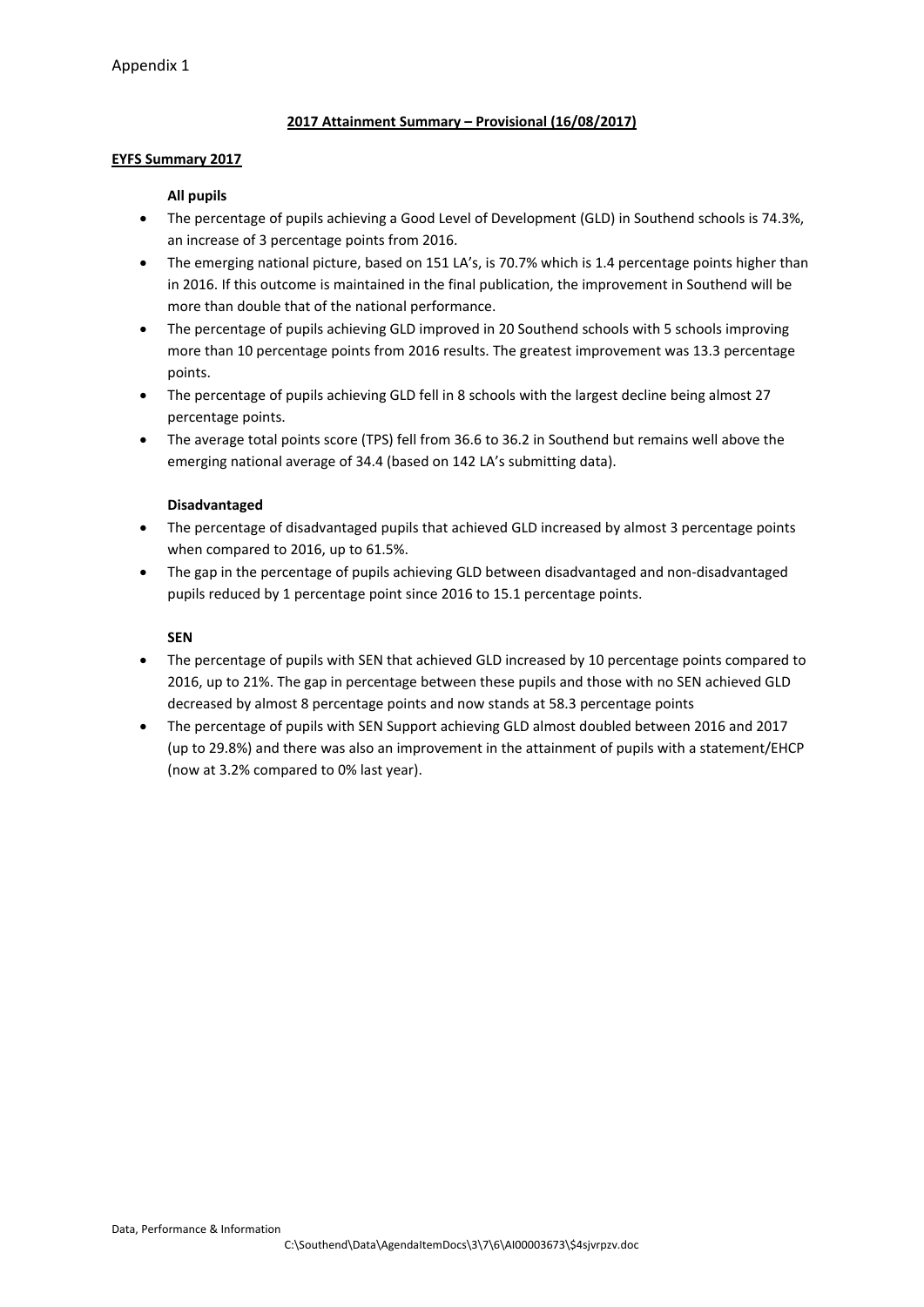# **Year 1 Phonics Summary 2017**

### **All pupils**

- The percentage of year 1 pupils meeting the expected phonics standard in Southend schools is 81.5%, an increase of 1.7 percentage points from 2016.
- The emerging national picture, based on 152 LA's, is 81.3% which is 0.3 percentage points higher than in 2016. If this level is maintained as all Local Authorities submit their data, the 2016 gap between Southend and national performance will have been closed but Southend schools' performance will still exceed the national position.
- The percentage of pupils meeting the phonics standard improved in 18 Southend schools with 2 schools improving by 10 percentage points or more in relation to the 2016 results. The greatest improvement was 14.3 percentage points.
- The percentage of pupils meeting the phonics standard fell in 10 schools with the largest decline being almost 17 percentage points.

# **Disadvantaged**

- The percentage of year 1 disadvantaged pupils meeting the expected phonics standard in Southend schools is 70.3%, an increase of almost 5 percentage points from 2016.
- The gap between disadvantaged and non-disadvantaged pupils meeting the expected phonics standard in Southend is 14.4%, a significant improvement on the 2016 gap of 18.1%.
- The percentage of disadvantaged pupils meeting phonics standards varies considerably from school to school. With schools that have a cohort of at least 30 disadvantaged pupils this percentage ranges from 53.1% to 79.4%.

# **SEN**

- The gap in the percentage of pupils that are working at the phonics expected standard between those receiving SEN Support and pupils with no special education needs is 50.8%. For pupils with a statement or EHC plan this increases to 68.7%.
- For pupils with any SEN the overall percentage of those working at the expected phonics standard has increased since 2016 by over 2 percentage points although the gap when compared to pupils without SEN has remained at 56%.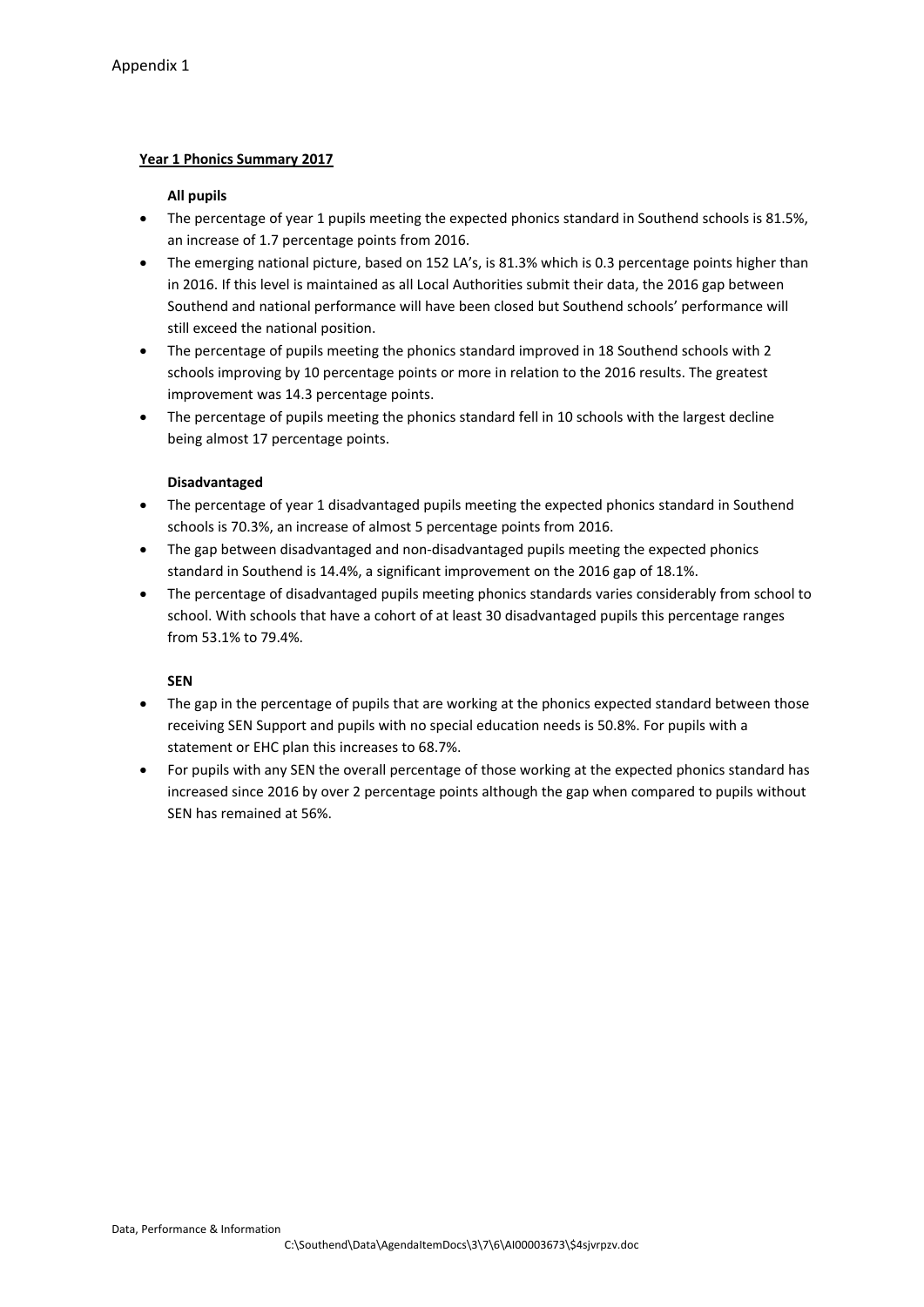### **KS1 Summary 2017**

#### **All pupils**

- The percentage of Southend pupils achieving the expected standard or above in combined reading, writing and maths is 66.6% which is an increase of 3.5 percentage points compared to 2016.
- The emerging national based on results from 152 LA's for KS1 reading, writing and maths combined is 63.7% an increase of 3.4 percentage points compared to 2016, this means the Southend figure is currently 2.8 percentage points higher than the emerging national.
- The breakdown for each subject is reading (78.2%), writing (71.2%) and maths (76.9%) Southend is above the emerging national average in each subject and has improved on last year's outcomes.
- 20 Southend schools are currently performing better than national the combined measure of reading, writing and maths.
- The percentage of pupils achieving the expected standard or above in reading, writing and maths improved in 19 schools with 6 schools improving by more than 10 percentage points compared to 2016 results. The greatest improvement was 26.3 percentage points.
- The percentage of pupils achieving the expected standard or above in reading, writing and maths fell in 9 schools with the largest decline of 18.3 percentage points.

### **Disadvantaged**

- The percentage of disadvantaged pupils achieving at least the expected standard in reading, writing and maths was 50.7%, an improvement of over 4 percentage points compared to 2016 results. The attainment of disadvantaged pupils in reading, writing and maths combined exceeded the 2016 performance in 21 out of 29 schools.
- The attainment gap between disadvantaged and non-disadvantaged pupils for achieving the expected standard in combined reading, writing and maths was 20.4%. This is an improvement on the 2016 gap, which was 22.2%.
- Individually, the largest gap was in writing (19.3%), followed by maths (18.1%) and reading (17.3%).

# **SEN**

- The percentage of Southend pupils with SEN achieving the expected standard or above in combined reading, writing and maths is 10% which is an increase of 2 percentage points compared to 2016. The improvement in attainment for pupils receiving SEN Support and for those with a statement or EHC plan is 0.9 percentage points and 4.8 percentage points respectively.
- The percentage of pupils with a statement or EHC plan achieving the expected standard has fallen since 2016 in relation to each separate subject of reading, writing and maths. This was most notable in maths where there was a 10.2 percentage point drop in attainment from 2016, increasing the attainment gap in mathematics between pupils with a statement or EHC plan and those with no SEN to 76.2%.
- The attainment gap between pupils with a statement or EHC plan and pupils with no SEN has widened in each of the above subjects. This is also the case with pupils receiving SEN Support.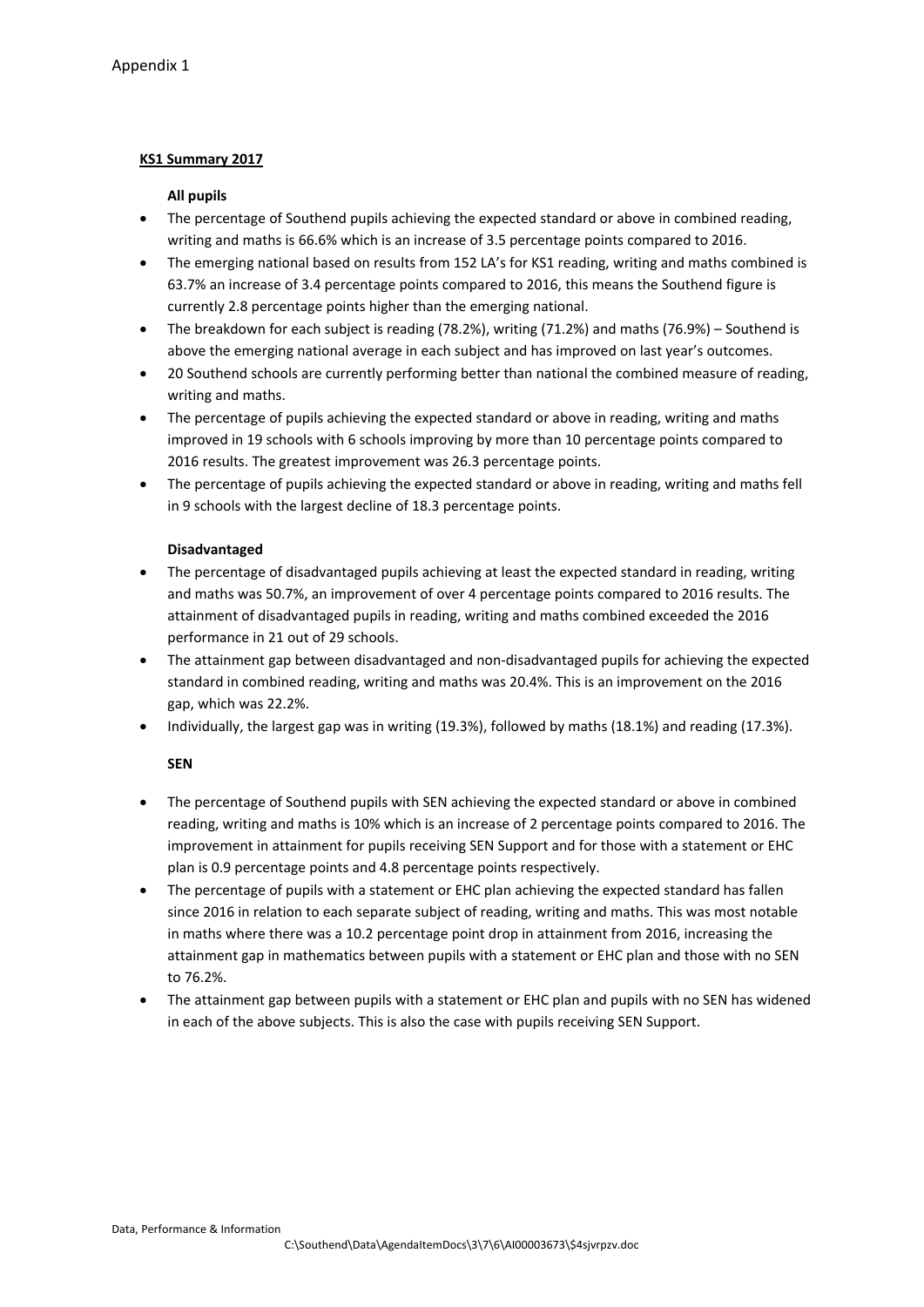# **KS2 Summary 2017**

### **All pupils**

- The percentage of Southend pupils achieving the expected standard or above in combined reading test, writing TA and maths test is 65% this is an increase of 9.2 percentage points compared to 2016.
- The interim national results of pupils achieving the expected standard or above in combined reading test, writing TA and maths test is 61%, an increase of 8.0 percentage points compared to 2016. Overall the Southend figure is 3.9 percentage points higher than the interim national results.
- Individually, the outcomes were 73.7% in reading, 78.4% in writing, 76.4% in maths and 79.4% in grammar, punctuation and spelling. These outcomes were above the national average in each subject.
- 21 Southend schools are currently performing in line or above the interim national results for pupils achieving the expected standard or above in combined reading test, writing TA and maths test.
- The percentage of pupils achieving the expected standard or above in combined reading test, writing TA and maths test improved in 23 schools (nearly 80%) compared to 2016 results, with 17 schools improving by over 10.0 percentage points when compared to their 2016 results. The greatest achievement is shared between 2 schools improving by over 30 percentage points compared to their 2016 results.
- The percentage of pupils achieving the expected standard or above in combined reading test, writing TA and maths fell in 6 schools compared to their 2016 results with 2 schools dropping by over 10.0 percentage points.

# **Progress**

- The emerging KS1-2 progress for all Southend pupils is better than their peers nationally with a positive progress score of 0.3 for reading, 0.3 for writing and 0.3 for maths.
- For KS1-2 reading progress 19 schools had positive progress scores with 4 significantly above national average.
- For KS1-2 writing progress 18 schools had positive progress with 6 schools significantly above national average.
- For KS1-2 maths progress 20 schools had positive progress with 7 schools significantly above national average.

# **Disadvantaged**

- The percentage of disadvantaged pupils achieving the expected standard or above in combined reading test, writing TA and maths test was 49.6%, an improvement of almost 10 percentage points compared to 2016 results.
- The attainment gap between disadvantaged and non-disadvantaged pupils for achieving the expected standard in combined reading, writing and maths was 22.9%. This is an improvement on the 2016 gap, which was 24%.
- The 8 schools that had a gap between disadvantaged and non-disadvantaged pupils above the Southend overall figure each had a gap of over 30% with the greatest being 44.2%.

# **SEN**

 The percentage of Southend pupils with SEN achieving the expected standard or above in combined reading test, writing TA and maths test is 14.4% which is an increase of 6.5 percentage points compared to 2016. The improvement in attainment for pupils receiving SEN Support and for those with a statement or EHC plan is 7.7 percentage points and 4.9 percentage points respectively.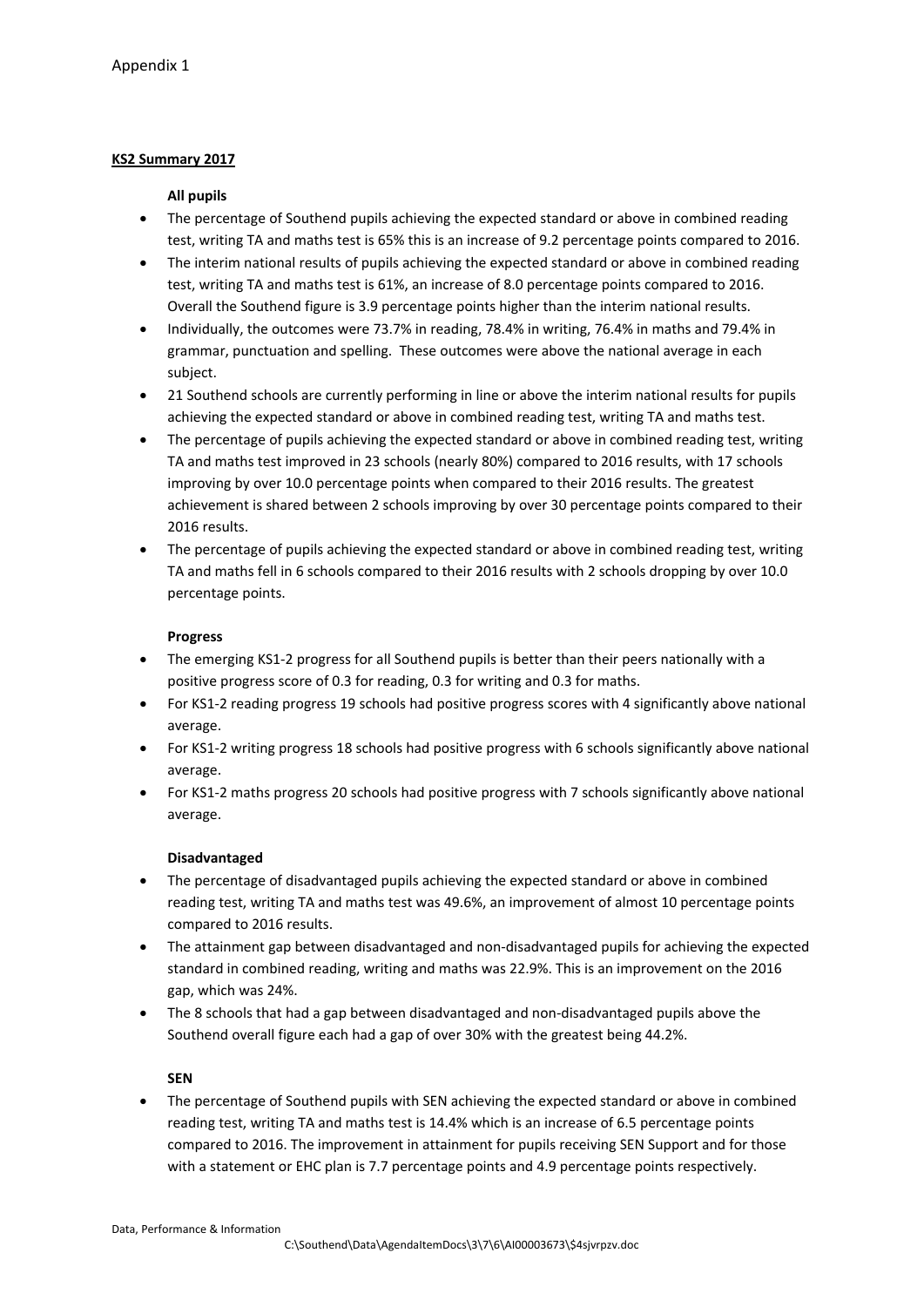- The most significant improvement in test results has been in maths where pupils with SEN Support showed a 12.5 percentage point improvement since 2016 in relation to the percentage of pupils achieving at least the expected standard.
- The poorest comparative test result was in relation to pupils with a statement or EHC plan in maths where there was a 0.7 percentage point drop in attainment from 2016, increasing the attainment gap in mathematics between pupils with a statement or EHC plan and those with no SEN to 70.1%.
- The attainment gap between pupils with a statement or EHC plan and pupils with no SEN has increased in every subject, including test results, teaching assessments and scaled scores.
- The attainment gap between pupils with SEN Support and pupils with no SEN has improved in relation to reading, writing, maths and grammar, punctuation and spelling.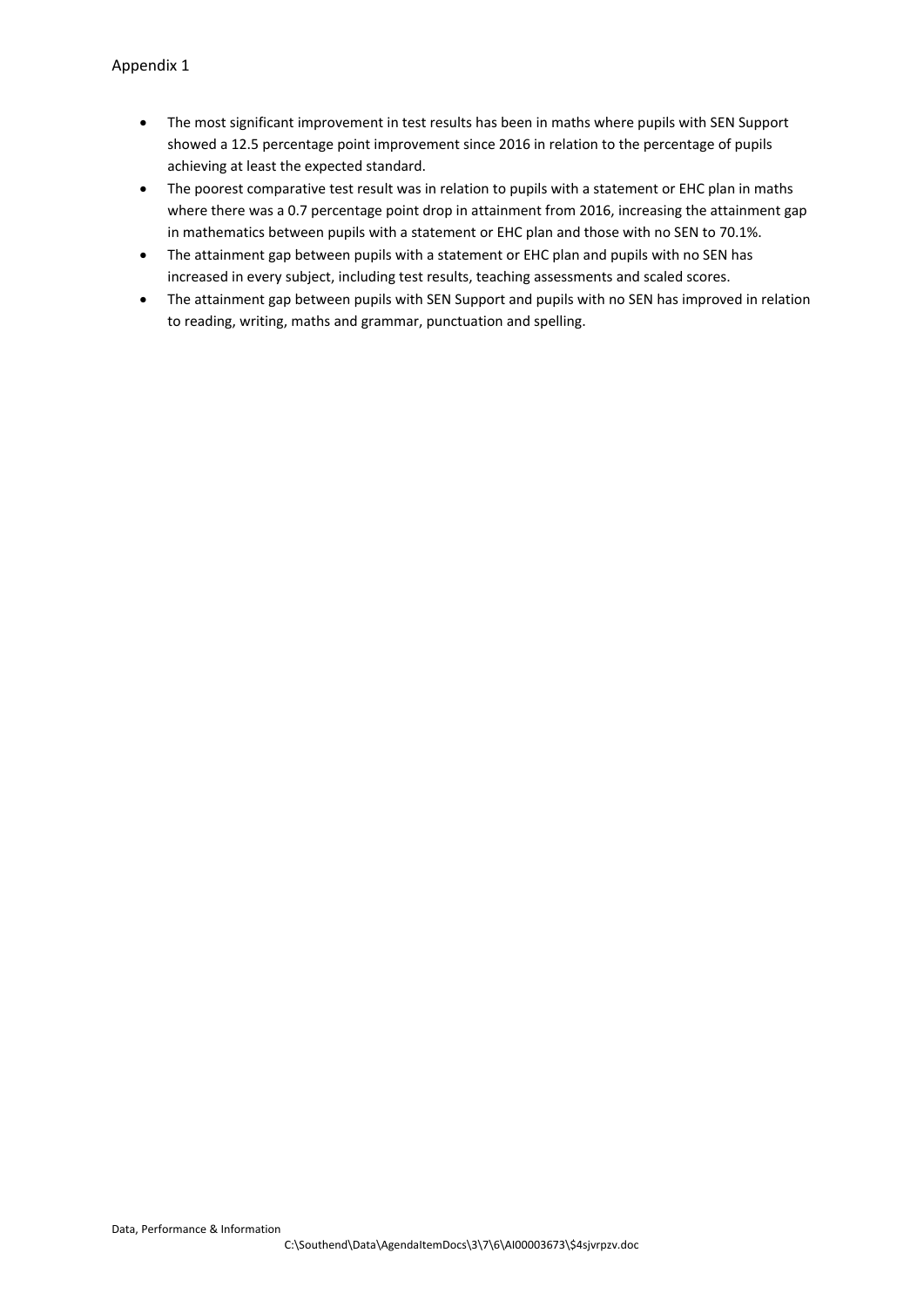# **KS4 Summary 2017**

- High level summary data from results day suggests that 72.3% of students in Southend schools achieved grade 4 or above in English and maths at GCSE. Grade 4 is the threshold considered to be a 'standard pass' by the Department for Education and the bottom of this grade aligns with the bottom of the previous C grade. Although comparisons with previous years should be treated with caution, this shows an improvement from 2016, when 69% of students achieved C or above in both English and maths.
- There were notable increases in the combined English and Maths basics measure for 2 schools of 16 percentage points and 12 percentage points. Overall, 5 schools saw an improvement of more than 1 percentage point, with 3 schools declining by the same margin.
- Based on provisional results from 10 schools, 83.9% of pupils achieved grade 4 or above in English and 80.0% of pupils achieved this in maths. Although these figures are subject to dip slightly, it suggests an improvement from last year when 82% of pupils achieved A\*-C in English and 75.6% achieved A\*-C in maths. The national data released by the JCQ indicates that 64.9% of pupils achieved grade 4 or above in English Language, 72.0% achieved this in English Literature and 68.9% achieved this in maths.
- 99.5% of pupils in these 10 schools achieved at least 1 GCSE.
- Based on provisional results from 9 schools, 75.9% of pupils achieved grade 5 or above in English and 69.5% of pupils achieved this in maths.
- In the English Baccalaureate measure, data was only received from 8 schools. The provisional data shows 44.2% of pupils entered the EBACC, with 36.6% achieving based on 4-9 in English and 32.6% achieving based on 5-9 in English.
- The provisional Attainment 8 score for the 8 schools that submitted data was 54.5 (last year's Southend figure was 53.5).